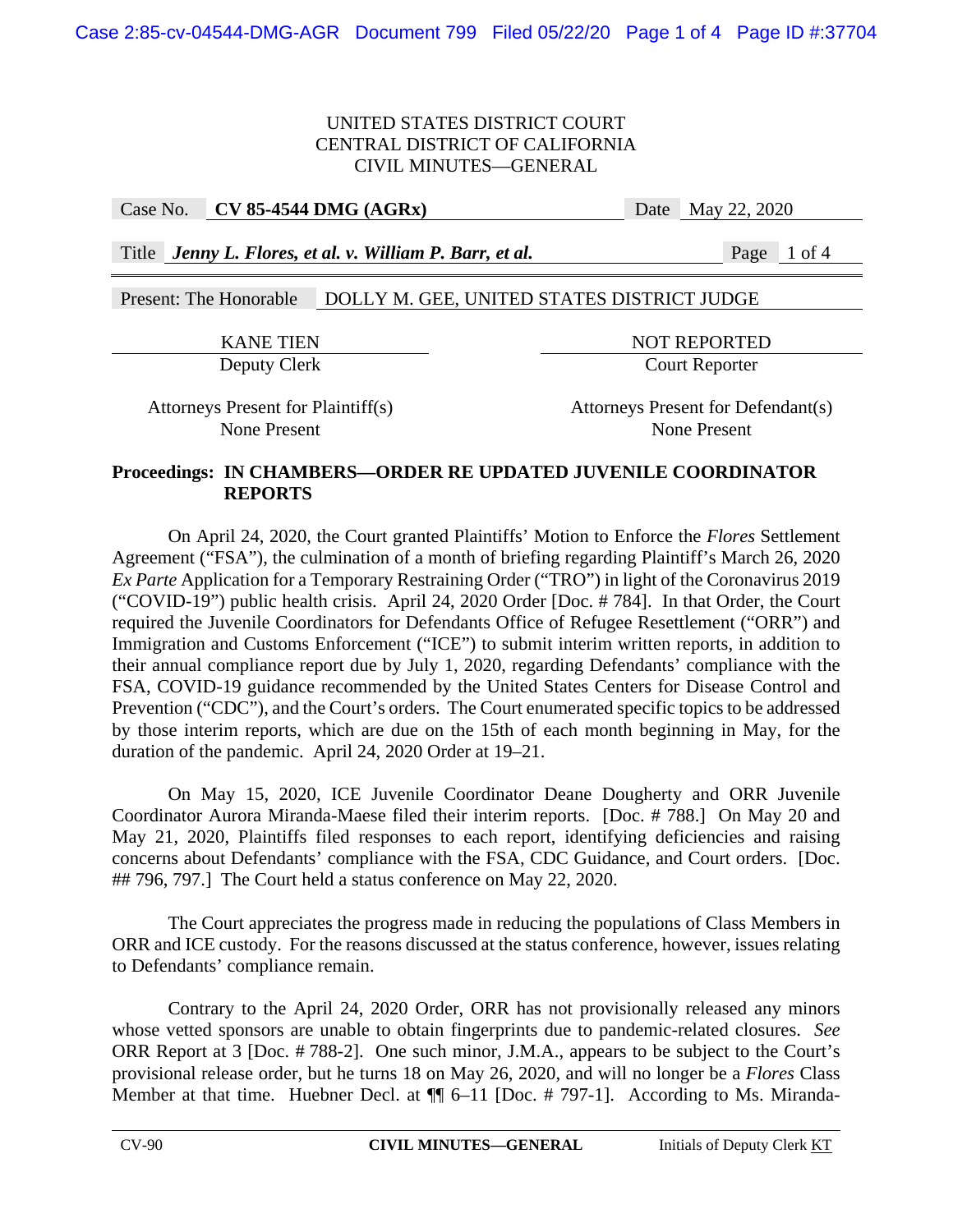| Case No. CV 85-4544 DMG $(AGRx)$                         | Date May 22, 2020   |
|----------------------------------------------------------|---------------------|
|                                                          |                     |
| Title Jenny L. Flores, et al. v. William P. Barr, et al. | Page $\vert 2$ of 4 |

Maese's statement at the status conference, only on May 19, 2020, almost one month after the Court's April 24, 2020 Order, did ORR issue field guidance regarding provisional releases of such minors. Similarly, ORR did not issue a home study guidance until May 6, and the report did not describe any individualized reviews of whether a virtual home study can take place for any of the 27 minors with delayed home studies. ORR Report at 2–3. These delays appear to have prejudiced minor J.M.A.'s ability to be promptly released to a ready and willing sponsor.<sup>1</sup>

 The ICE report continues to show lack of compliance with Paragraph 18 of the FSA, which requires Defendants to "make and record the prompt and continuous efforts on its part toward family reunification and the release of the minor." *Flores* Agreement at ¶ 18 [Doc. # 101]. The information submitted by ICE continues to show cursory explanations for denying minors release under the FSA, including vague categories such as "USCIS/IJ Review," which the Court previously criticized. *See* April 24, 2020 Order at 14–18. This report thus fails to show how ICE has cured the deficiencies already identified by the Court in its April 24, 2020 Order. Moreover, although the Court finds that ICE did not seek or obtain formal waivers from detained parents of their children's *Flores* rights during ICE officers' conversations with detained parents on or about May 15, 2020, those conversations caused confusion and unnecessary emotional upheaval and did not appear to serve the agency's legitimate purpose of making continuous individualized inquiries regarding efforts to release minors. Finally, the Court remains concerned with the implementation of public health guidances at the Family Residential Centers (FRCs), given the declarations submitted by Plaintiffs showing that there are minors in custody with pre-existing medical conditions and that conditions remain unsafe and crowded—despite reduced populations—at each FRC. *See, e.g.*, Cambria Decl. [Doc. # 796-1]; Fluharty Decl. [Doc. # 796-2]; Meza Decl. [Doc. # 796-3].<sup>2</sup>

Accordingly, the Court **ORDERS** the following:

1. The Juvenile Coordinators shall file updated reports by **June 8, 2020**, covering the topics listed in the April 24, 2020 Order.

 $\begin{array}{c|c}\n\hline\n\text{1}\n\end{array}$  $<sup>1</sup>$  It is unclear whether J.M.A. is subject to the requirement of a mandatory home study pursuant to the William</sup> Wilberforce Trafficking Victims Protection Reauthorization Act ("TVPRA"). If he is in fact subject to that mandatory requirement, then ORR may have a legitimate reason for delaying his release. *See* 8 U.S.C. § 1232(c)(3)(B).

<sup>&</sup>lt;sup>2</sup> The Court is particularly concerned by attorney Andrea Meza's account that detainees at the Karnes FRC report that, despite the FRC being at 9 percent capacity, entire sections of the facility are shut down, and families still share rooms with individuals from other families. Meza Decl. at ¶ 21.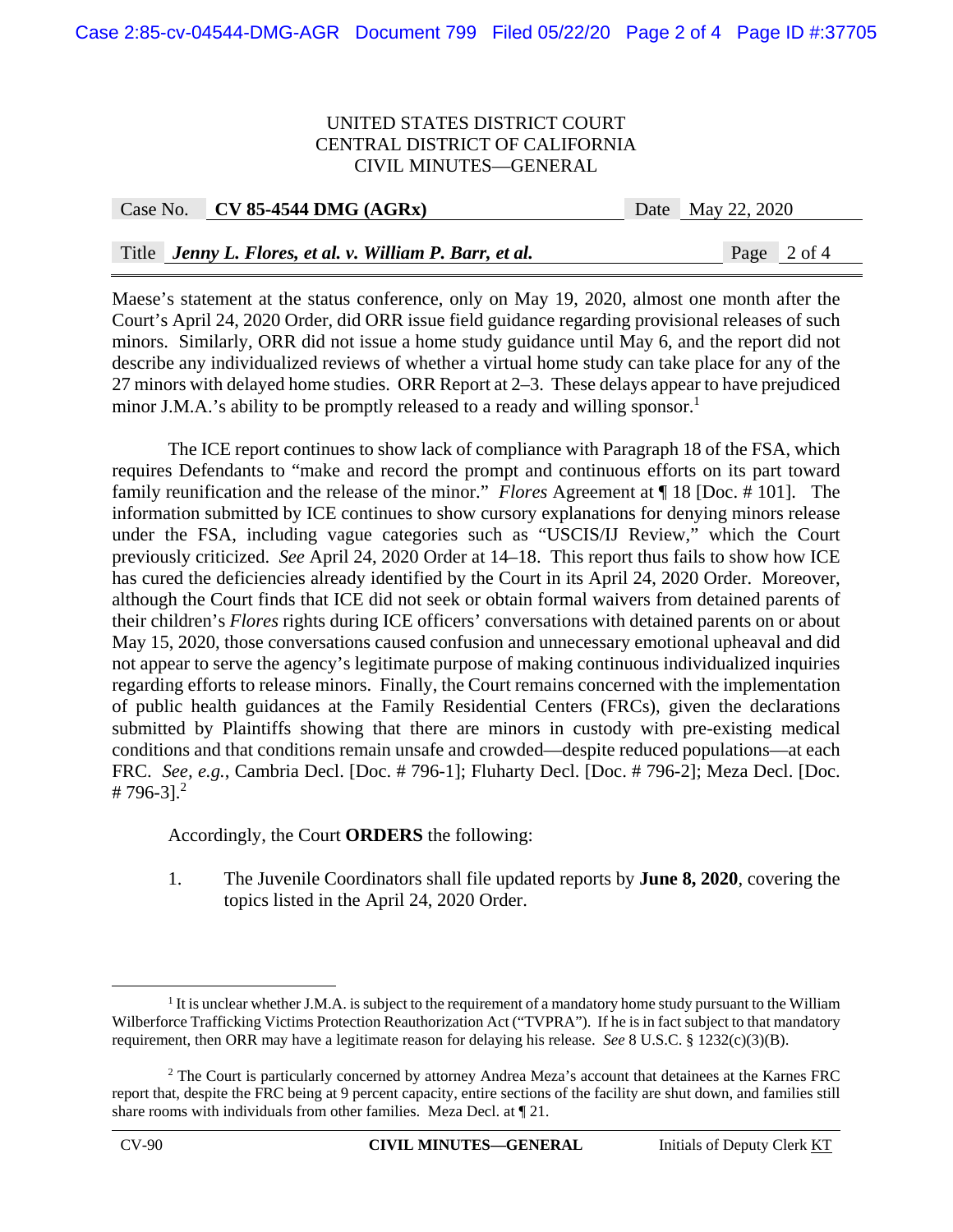| Case No. CV 85-4544 DMG $(AGRx)$                         | Date May 22, 2020 |
|----------------------------------------------------------|-------------------|
|                                                          |                   |
| Title Jenny L. Flores, et al. v. William P. Barr, et al. | Page $3$ of 4     |

- a. In her report, the ORR Juvenile Coordinator shall also provide an update on each minor whose sponsor's fingerprinting or home study is delayed and a *specific* explanation for each delay.
- b. In her report, the ICE Juvenile Coordinator shall provide *specific* explanations for the continued detention of each minor detained at an FRC beyond 20 days. The Juvenile Coordinator will review each of those explanations with the Independent Monitor, Andrea Ordin, before submitting the updated report to the Court.
- c. Plaintiffs may respond to these updated reports by no later than **June 12, 2020**.
- d. The Juvenile Coordinators need not file another interim report on June 15, 2020, inasmuch as the annual report will be due on July 1, 2020 and the next interim report will be due on July 15, 2020.
- 2. Minor J.M.A., identified in Ashley Huebner's May 21, 2020 declaration [Doc. # 797-1], shall be provisionally released forthwith pursuant to the Court's April 24, 2020 Order, unless the Court receives an explanation by **May 25, 2020** why, as a matter of law, he cannot be released.
- 3. The parties shall meet and confer regarding the adoption and implementation of proper written advisals and other protocols to inform detained guardians about minors' rights under the FSA and obtain information regarding available sponsors. The parties shall file a joint status report as to their efforts by **June 15, 2020**.
- 4. Dr. Paul Wise and the Independent Monitor Andrea Ordin shall provide enhanced monitoring of the FRCs' care of minors, and shall have the ability to (a) request and obtain copies of medical care data and policies; (b) have telephone or videoconference access to persons most knowledgeable at the FRCs with whom they can discuss the baseline of custodial medical care, health care protocols, and COVID-19 prevention practices; (c) consider protocols for identifying minors who have serious medical conditions that may make them more vulnerable to COVID-19; (d) interview minors with serious medical conditions or, as appropriate, their guardians; and (e) make such recommendations for remedial action that they deem appropriate.